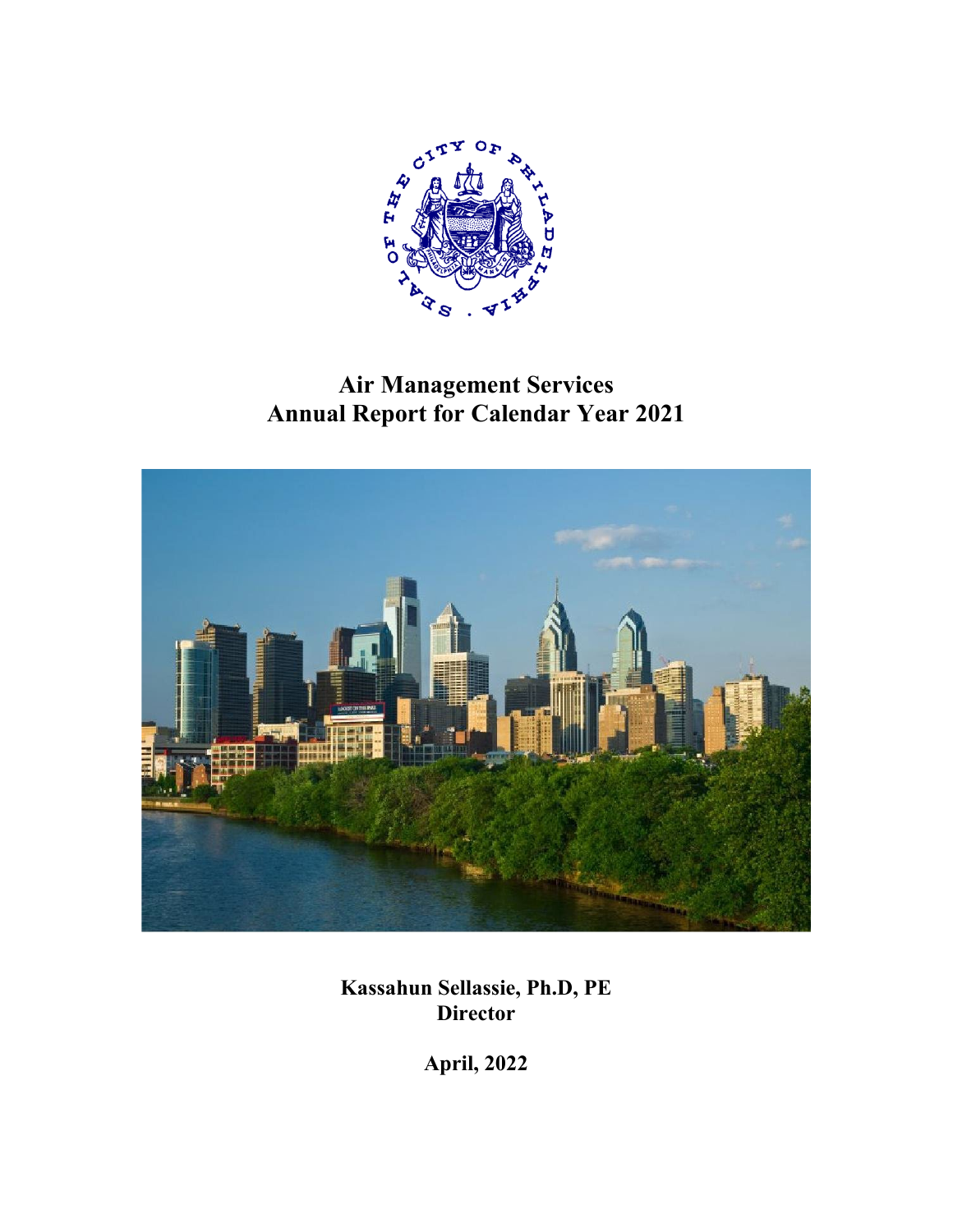# **Introduction**

Air Management Services (AMS), a division of the Philadelphia Department of Public Health and the air pollution control agency for the City of Philadelphia, has made great strides over the past years in protecting the people of our City from the adverse effects of air pollution. This report details our unit's goals, a summary of activities and revenues collected, and our progress in calendar year 2021 towards meeting our objectives set under the Clean Air Act.

## **Mission and Vision**

Mission Statement: Air Management Services, a division of the Philadelphia Department of Public Health, is committed to protecting the health, well-being, and quality of life of the people who live, work and visit Philadelphia from the adverse effects of air pollution.

Vision Statement: To ensure all Philadelphia residents have access to safe, clean air.

## **Goals**

Achieve and maintain the National Ambient Air Quality Standards (NAAQS) in Philadelphia by implementing all relevant federal, state, and local air regulations. These air quality standards may be further reduced based on updated scientific information. Among these are:

• Achieve the 2015 ambient ozone standard of 0.070 parts per million (average over eight hours) by December 31, 2022. This can only be achieved by considering the mobile sources, which AMS is working on with EPA, PA DEP and other Stakeholders.

Other agency goals include:

- The City should minimize risk to all residents from air toxics to less than one in a million (cancer risk by a source, above what would normally be seen in the general population).
- AMS will also work with EPA and other stakeholders to seek alternative funding sources for the air program from the transportation sector such as emission fees for mobile sources and/or vehicle registration fees.
- Gather the best information available to appropriately address the many factors involved in the regulation of air quality, including health, quality of life, equity, and economic impacts.
- Improve AMS' profile and its community services to Philadelphians and operate in accordance with the Pennsylvania Department of Environmental Protection's *Environmental Justice Policy* and enhance public participation.
- Streamline communication within the agency and with outside groups such as researchers and educators in order to improve the profile and public perception of the agency and to raise awareness about the importance of clean air to public health and welfare.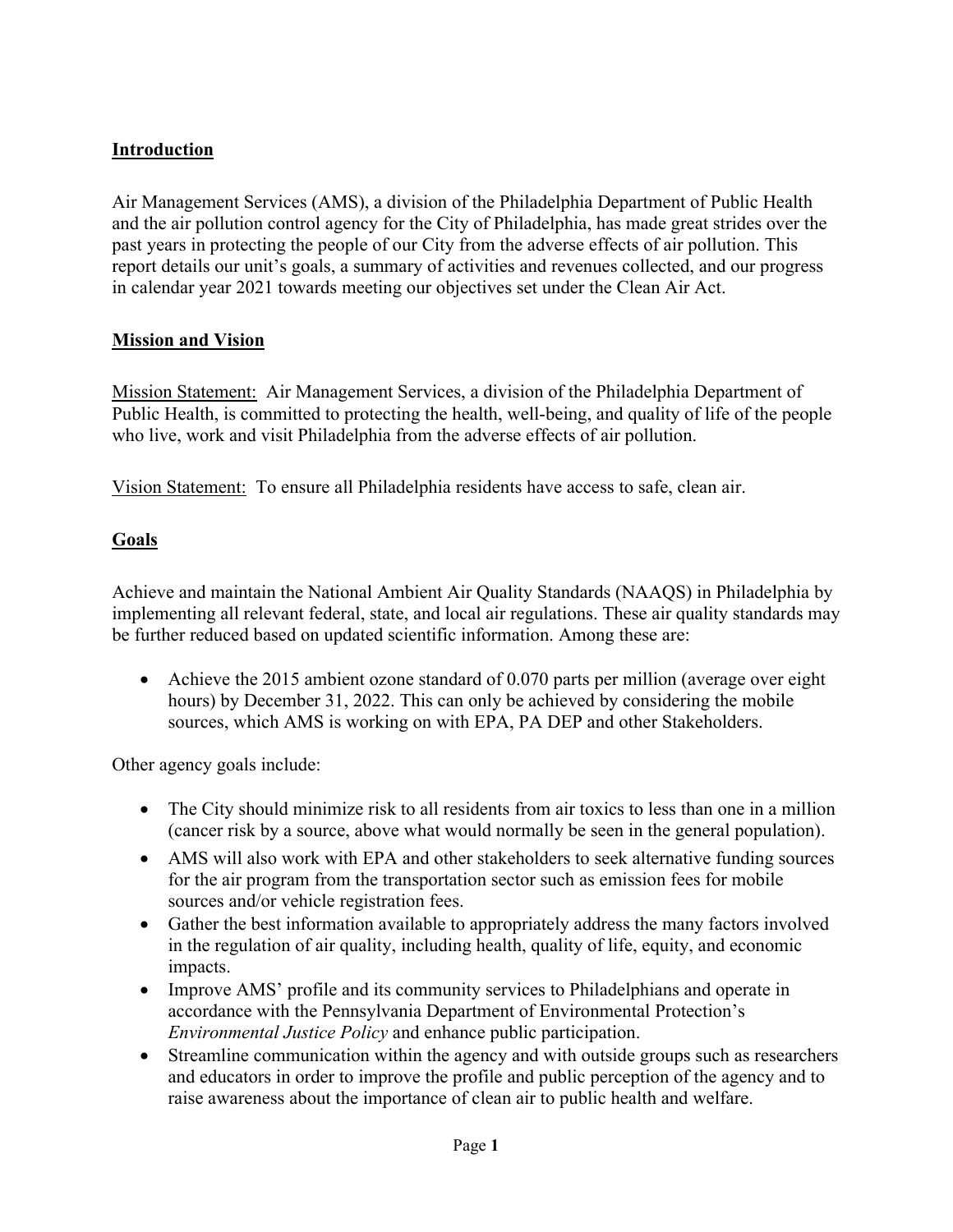- Educate the public about air quality, energy efficiency and sustainability.
- Plan and coordinate with other authorities to reduce the impact of air pollution from the transportation sector.
- Assist businesses to help them comply with environmental regulations while being sensitive to the economic implications of these regulations.
- Coordinate with the Mayor's Office of Sustainability to support their goal of making Philadelphia the greenest city in America.
- Maintain existing resources at AMS, particularly our high-caliber knowledge and skill base, by continuing to educate and train employees.
- Coordinate with the Philadelphia Port Authority to establish a detailed and robust annual emission inventory and establish an air toxics and particulate matter monitor near the Delaware River.
- Assist business owners by establishing various web-based tools that allow the online submission of permit and license applications and fees.
- Work with the Air Pollution Control Board, the regulated community, and other stakeholders to develop or modify regulations to reduce or control emissions of criteria pollutants to help meet the NAAQS.
- Work with other stakeholders and PA DEP on VW NOx reductions calculations and cost effective analysis for the City of Philadelphia.
- Submit background document and propose update of regulation (draft AMR IX) for onroad sources (diesel trucks and buses to use Tier Four or above; or use emission control devices, retrofitting) and non-road sources (construction equipment, diesel cranes at port) to APCB after EPA, PA DEP, and Health Commissioner office agreement on the issue.
- Measure air toxics and carbonyls around PES refinery area (Grant award from EPA).
- Risk assessment for cancer and non-cancer risk implementation including methyl bromide at the Port.
- Generate air quality data from 50 locations in the Philadelphia Air Quality Survey, make analysis for all four seasons and annual data, and produce written summary report by December 2022.
- Reduce and resolve all backlogs (NOVs, conformance checking, and permits), targeting 95% by December 2022.
- Develop and implement plan for enhanced monitoring of air quality at Hilco (Former PES); Redevelopment, issuing asbestos permit (revenue close to \$1 million) and inspecting the site, issuing dust permits and inspecting (revenue not yet determined for permits).
- Start working on the 2015 RACT for ozone.
- Promulgate regulations to protect the public health and the environment, discuss about mobile sources and updating non-road emission reductions from construction equipment (Executive order 1-07).
- Issue installation permits and operating licenses for unpermitted facilities.
- Issue installation permits for minor sources and start analysis for emission controls for major sources (greater or equal to 10 tons of methyl bromide/year) of fumigation at the port.
- Utilize Mobile Van Monitors throughout the city to measure real time toxics and criteria pollutants.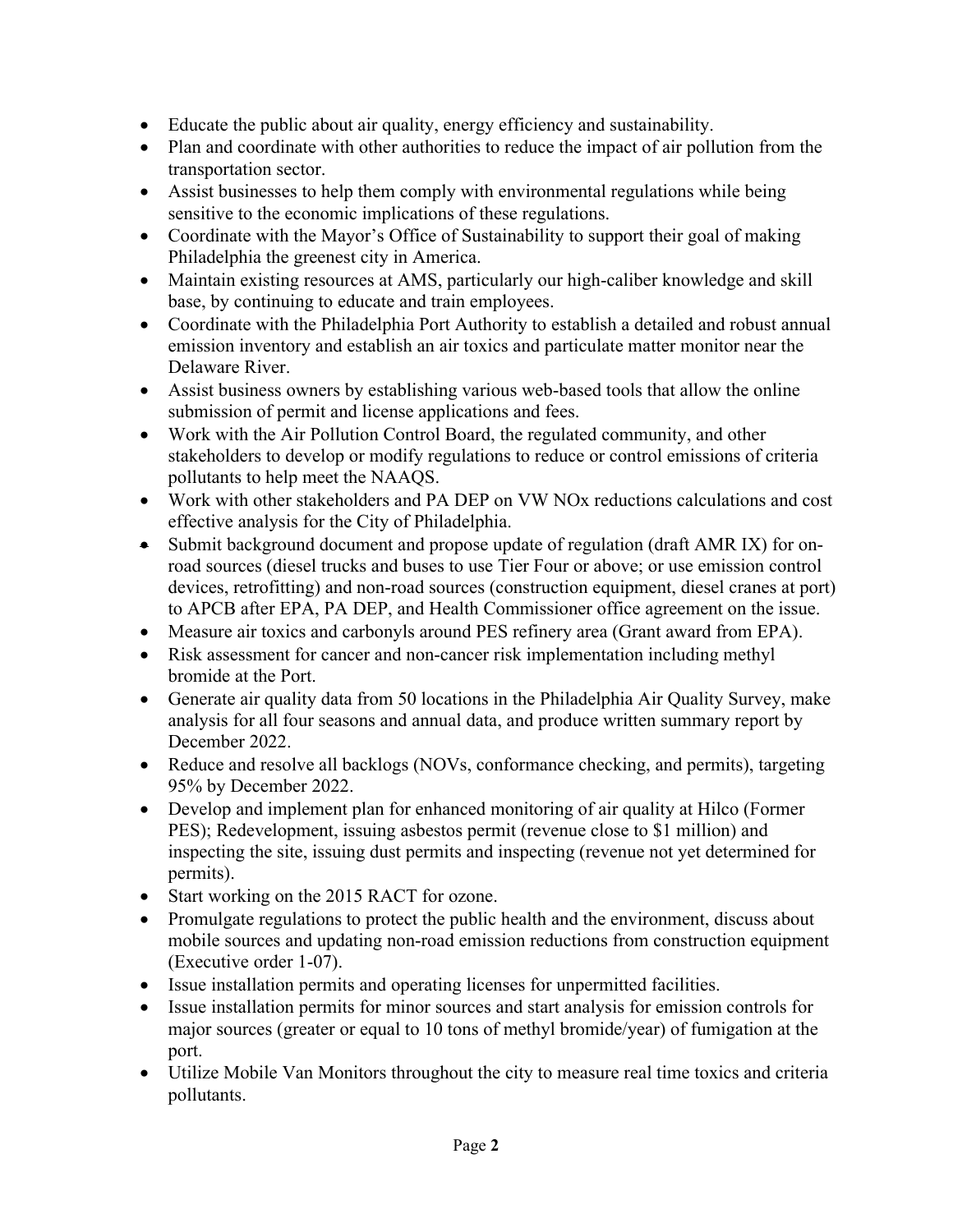- Win the American Rescue Plan competitive grant for air toxics and criteria pollutants monitoring in overburden communities.
- Promulgate Environmental Justice policy for the City of Philadelphia.

# **Air Quality Index**

Air quality in Philadelphia has dramatically improved over the past few decades, as evidenced by the relatively fewer number of unhealthy air quality days (adjusted to the current standard) during the past several years, as shown in the graphic below. It is important to note that air pollution, especially ozone which forms in the presence of heat and sunlight, is weather dependent and varies significantly from year to year depending on meteorological trends. The decrease in the number of Good days and the increase in the number of Moderate days may be attributed to changes in the AQI breakpoints due to strengthening of the NAAQS for ozone and PM<sub>2.5</sub>. In addition, changes to PM<sub>2.5</sub> sampling from a filter-based to a continuous monitor also affected the number of Good and Moderate days.



Air quality in Philadelphia has been steadily improving even for ozone and fine particulates – the region is in nonattainment only for ozone. Philadelphia is now designated as being in attainment for fine particulate matter, or PM2.5 (particles less than 2.5 micrometers in diameter) for the 2006 24-hour and 1997 annual standards. EPA changed the annual standard for PM2.5 from 15 micrograms per cubic meter to 12 micrograms per cubic meter in 2012. Philadelphia currently meets the 2012 annual standard for  $PM_{2.5}$ .

<span id="page-3-0"></span><sup>&</sup>lt;sup>1</sup> Data for 2021 obtained from AMS' AirVision data and not EPA's Air Quality System.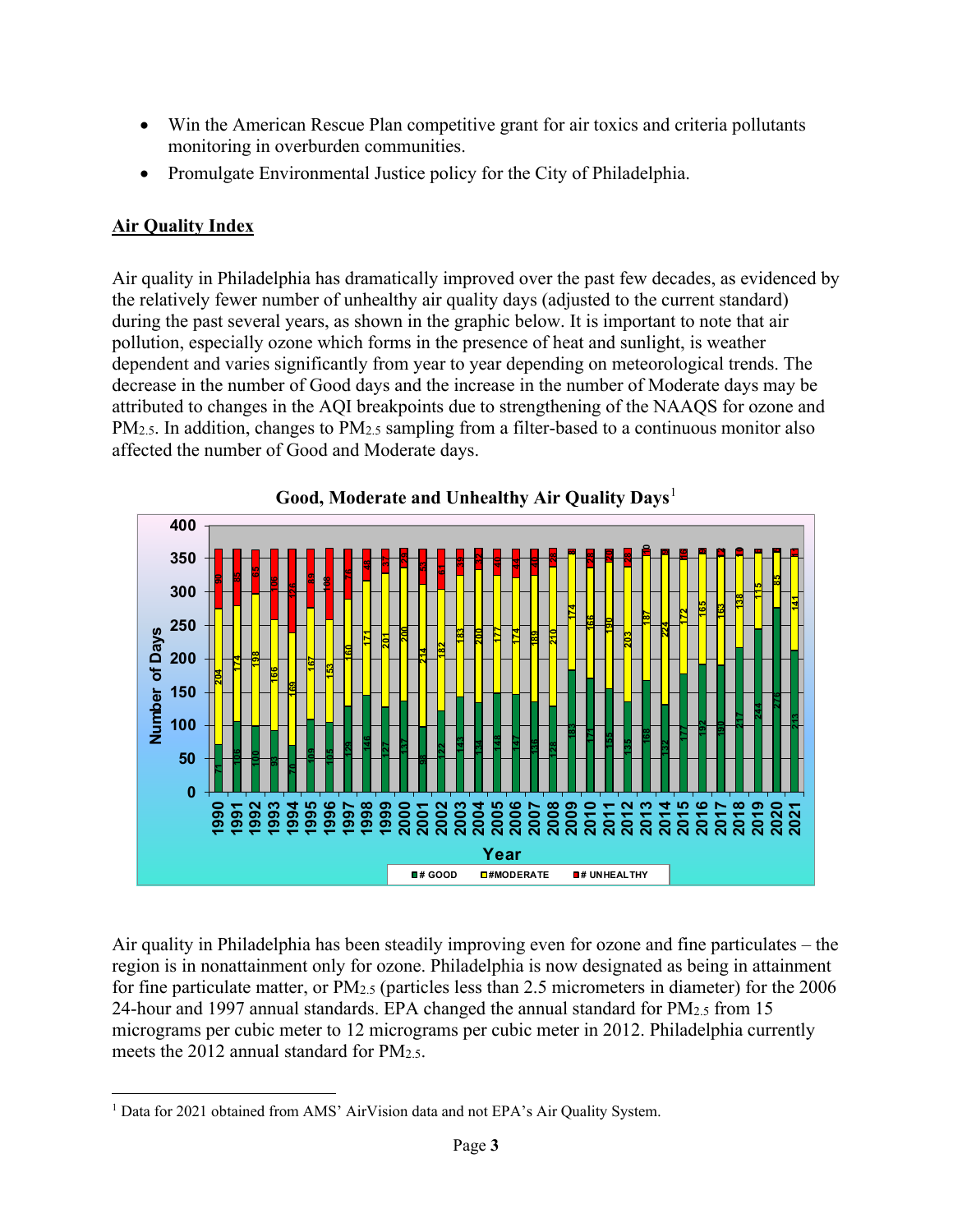For 2021, Philadelphia experienced 11 unhealthy AQI days, 9 from ozone and 2 from PM2.5. For 2022, AMS expects the number of unhealthy days from ozone to increase slightly or stay the same due to the more stringent 2015 standard of 70 parts per billion of ozone over eight hours and recovery of normal activities from restrictions due to COVID-19. AMS expects long term trends for ozone to decrease due to regulations that will reduce ozone precursors.

Although Philadelphia is currently in nonattainment for the 2015 8-hour ozone NAAQS, the trend shows that attainment can be achieved in the coming few years. Ozone is a pollutant that is not emitted directly by emission sources, but forms in the atmosphere in the presence of heat and sunlight as part of chemical reactions between other pollutants –specifically, oxides of nitrogen and volatile organic compounds. Ozone is very irritating to the lungs and contributes to heart and lung diseases such as asthma. The graph below shows ozone trend at the NEA monitoring site.



## **Monitoring Programs**

In 2021, AMS operated an EPA-required network of ten air monitoring sites located throughout the City that measure such parameters as criteria pollutants and air toxics. Eight sites (LAB, NEA, NEW, RIT, FAB, TOR, MON, and VGR) measured a number of criteria pollutants, depending on the site: ozone  $(O_3)$ , carbon monoxide  $(CO)$ , nitrogen dioxide  $(NO_2)$ , sulfur dioxide (SO<sub>2</sub>), and particulate matter (PM<sub>10</sub> and PM<sub>2.5</sub>). These measurements are made in "real time", meaning that the measurements show pollution levels as they occur, instead of after the fact. Four sites (ROX, RIT, SWA, and NEW) also measured air toxics through canisters, such as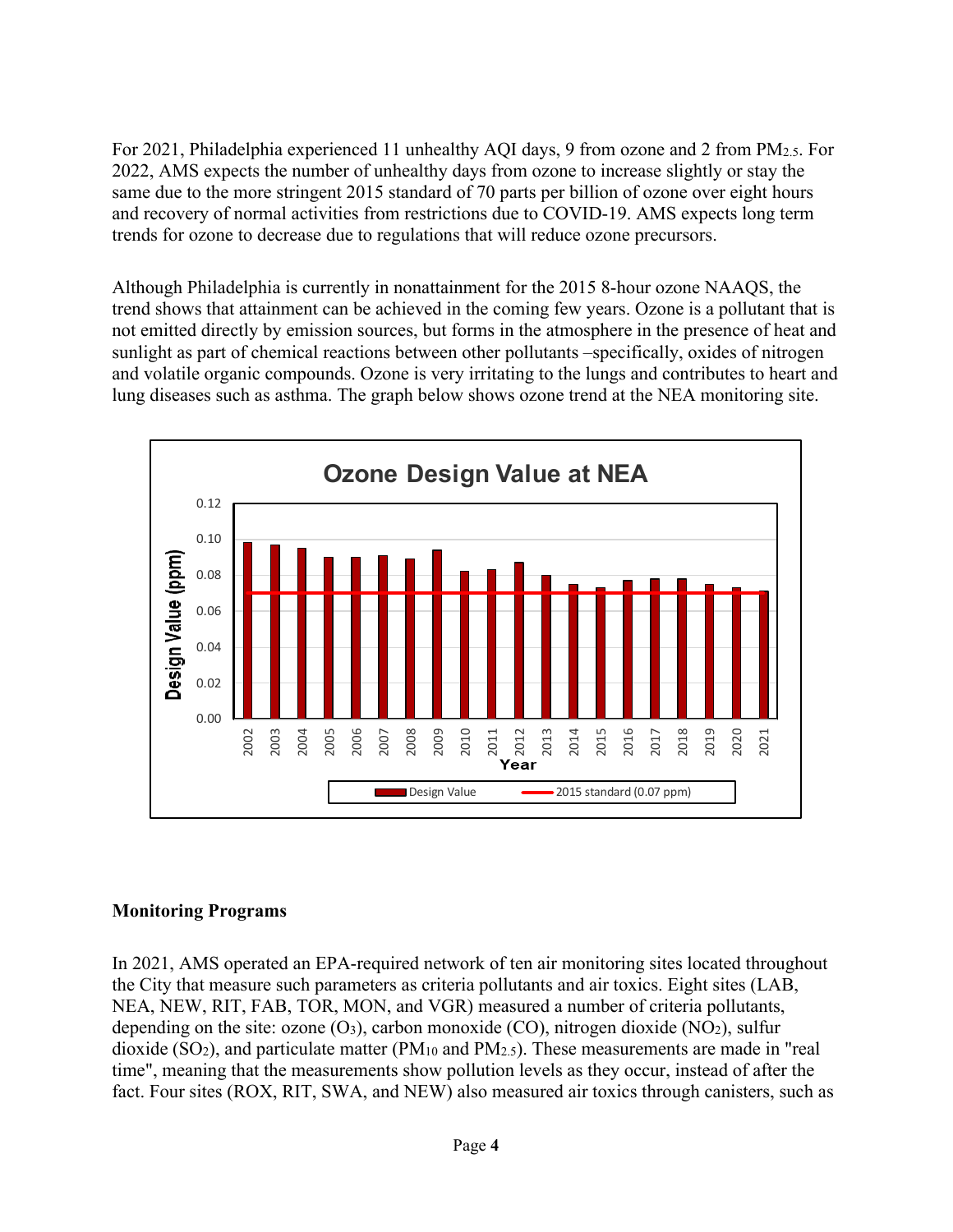1,3-butadiene, benzene, and carbon tetrachloride. One site, VGR, measured O3 and PM2.5 as part of a pilot study for research and development, utilizing solar and wind turbine power. The following map shows the location of air monitors and the parameters measured at each monitoring location. AMS measures air quality for several reasons:

- To ensure that long-term goals and targets to reduce levels of air pollution are being met.
- To provide information to the public as to how good or bad the air quality is in Philadelphia.
- To ensure attainment with standards set forth by the United States Environmental Protection Agency.



AMS strives to achieve a 75% or greater data quality capture rate at each quarter for each criteria pollutant monitor, per federal requirements in the Appendices in 40 CFR Part 50.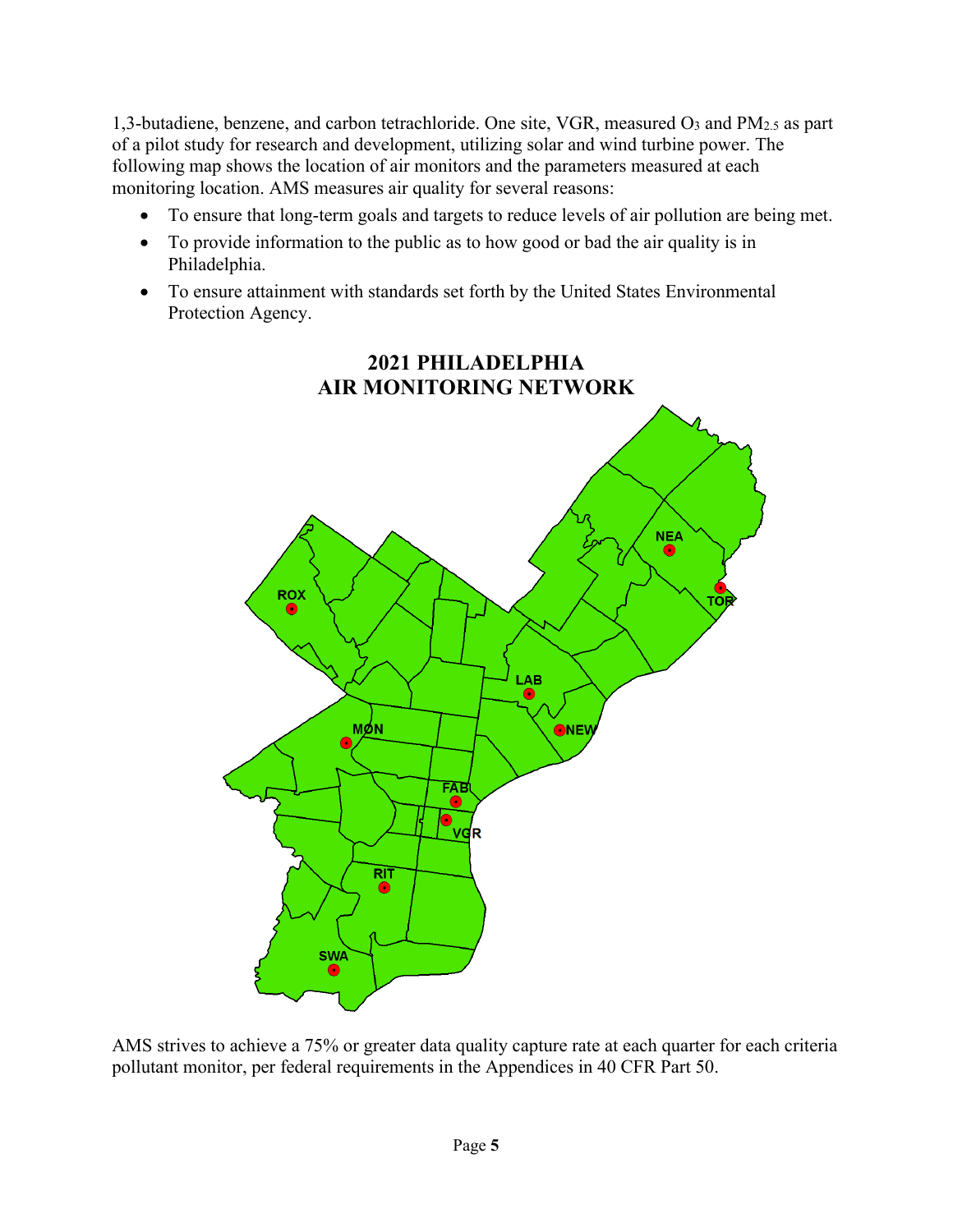The 2021-2022 Air Monitoring Network Plan for Philadelphia is available at: [https://www.phila.gov/media/20210628174821/2021-2022-AMNP-FINAL\\_ALL.pdf](https://www.phila.gov/media/20210628174821/2021-2022-AMNP-FINAL_ALL.pdf) 

AMS completed its seventh year of monitoring with the Village Green Park Bench Air Pollution Monitoring System at 6th and Arch Streets across from the Constitution Center, measuring PM<sub>2.5</sub> and ozone, as well as local wind speed, wind direction, temperature, and humidity, utilizing solar and wind turbine power, to increase community awareness of environmental conditions. Additional information about Village Green can be found here: [https://archive.epa.gov/epa/air](https://archive.epa.gov/epa/air-research/village-green-project.html)[research/village-green-project.html.](https://archive.epa.gov/epa/air-research/village-green-project.html)

In 2022, AMS considers to install air monitoring devices similar to Village Green to measure particulate at the Port and test sensors from SCAQMD's AQ-SPEC Air Quality Sensor Performance Evaluation Center: [http://www.aqmd.gov/aq-spec/evaluations.](http://www.aqmd.gov/aq-spec/evaluations) The EPA Office of Research and Development through an EPA Grant (Regional Sustainability and Environmental Sciences Regional Sensor Loan Program) would like to assess the river port. Due to COVID-19 this project was put on hold. AMS hopes to hear from EPA on the possible re-start of the program.

In June 2021, AMS strated its Photochemical Assessment Monitoring Station (PAMS) for the enhanced monitoring of ozone, oxides of nitrogen (NOx), and volatile organic compounds (VOC) to obtain more comprehensive and representative data on ozone air pollution. AMS continued testing its Auto GC, added its Mixing Layer Height measurements to the Unified Ceilometer Network (UCN;<https://alg.umbc.edu/realtime-update-phil/> ), and ran measurements of True NO2, NOy, Carbonyls, Temperature, Relative Humidity, Barometric Pressure, UV Radiation, Solar Radiation, Precipitation, Wind Speed, and Wind Direction.

In 2020, the EPA announced it selected 11 out of 23 air toxics monitoring projects to receive funding under the Agency's Community-Scale Air Toxics Ambient Monitoring grants. AMS was one of the winners and one of two selected in EPA Region 3. More information can be found here: [https://www.epa.gov/amtic/community-scale-air-toxics-ambient-monitoring-csatam.](https://www.epa.gov/amtic/community-scale-air-toxics-ambient-monitoring-csatam) AMS finalized preparations in 2021 to start the project implementation in 2022.

In 2018, AMS began a new project called the Philadelphia Air Quality Survey (PAQS). This project aimed to set up 50 street-level, neighborhood-oriented air sampling sites throughout the City to sample the ambient air for  $PM_{2.5}$ ,  $NO_2$ ,  $SO_2$ , and  $O_3$ . The sites are also equipped with meteorological sensors. PAQS captures the seasonal changes and neighborhood-to-neighborhood spatial variances in air quality. At the end of 2021, the project finished 57 sessions of field operation with each session being a 2-week air sampling period. Each of the 50 sites was monitored once or more during each season (3-month period). For the period from December 2020 through November 2021, the citywide all-sites 12-month average PM2.5 concentration was 8.4  $\mu$ g/m<sup>3</sup>. When comparing 2-week average values, the PAQS data of PM<sub>2.5</sub>, NO<sub>2</sub>, and O<sub>3</sub> concentrations track closely with those of FRM/FEM based on collocated samples. A PAQS project report based on the first two years' data was posted on the AMS website at [https://www.phila.gov/media/20210316150355/PAQS\\_Report\\_Sept4-2020\\_final.pdf](https://www.phila.gov/media/20210316150355/PAQS_Report_Sept4-2020_final.pdf) . Based on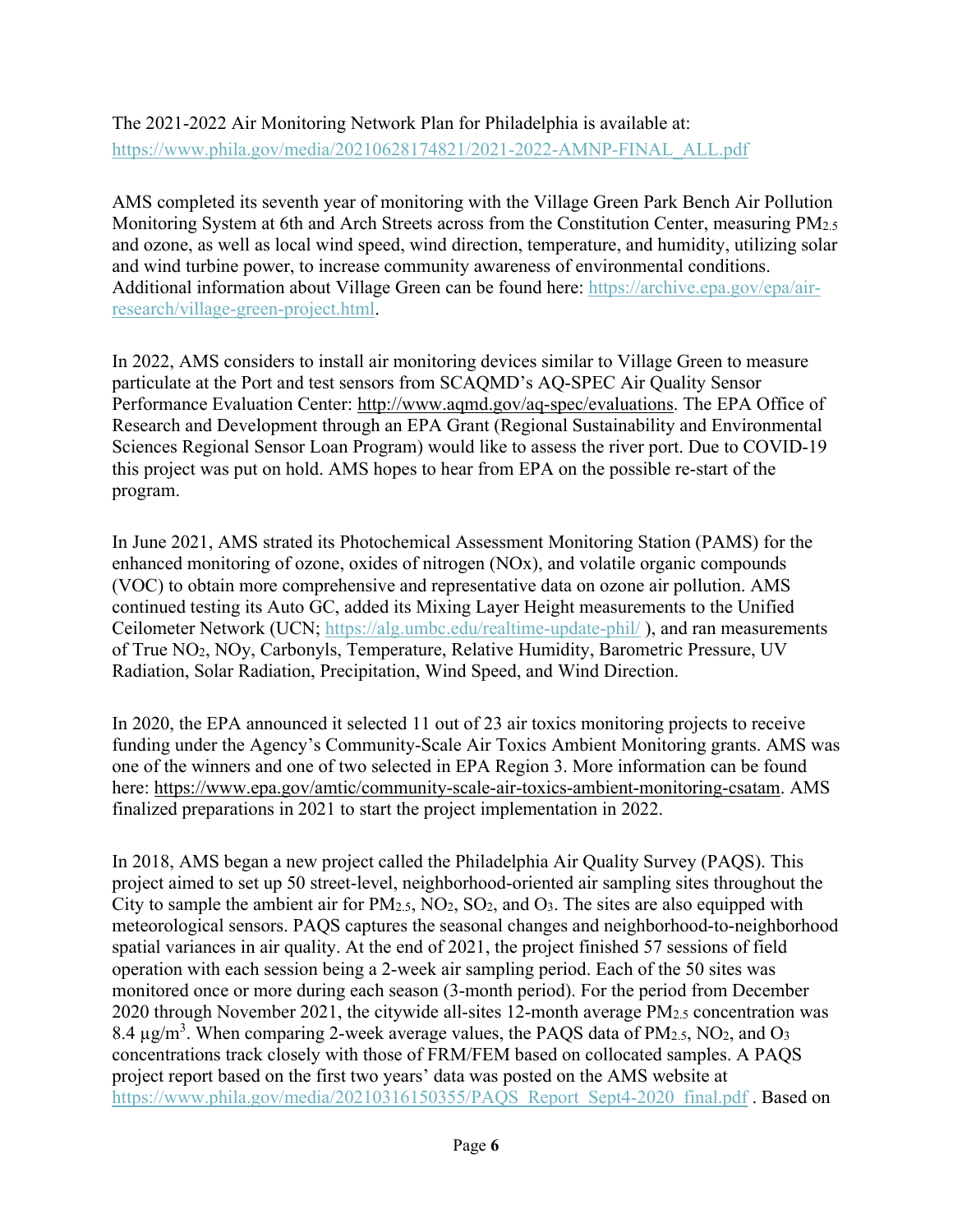data analysis of the first two years' measurements, adjustments were made in the monitoring site network in order to: 1) add sampling sites where local communities had significant air quality concerns but monitoring data were unavailable or insufficient, and 2) discontinue sites where both the air pollution levels and the population density were relatively low. After these adjustments, the PAQS project currently maintains 48 sampling sites, as shown in the map below.



## **Permitting Activities**

In 2021, AMS issued 867 construction and 185 asbestos permits. This is higher than 2020, likely due to increased activities of companies and businesses and the ongoing project to find unpermitted sources. AMS expects similar performance in the year 2022.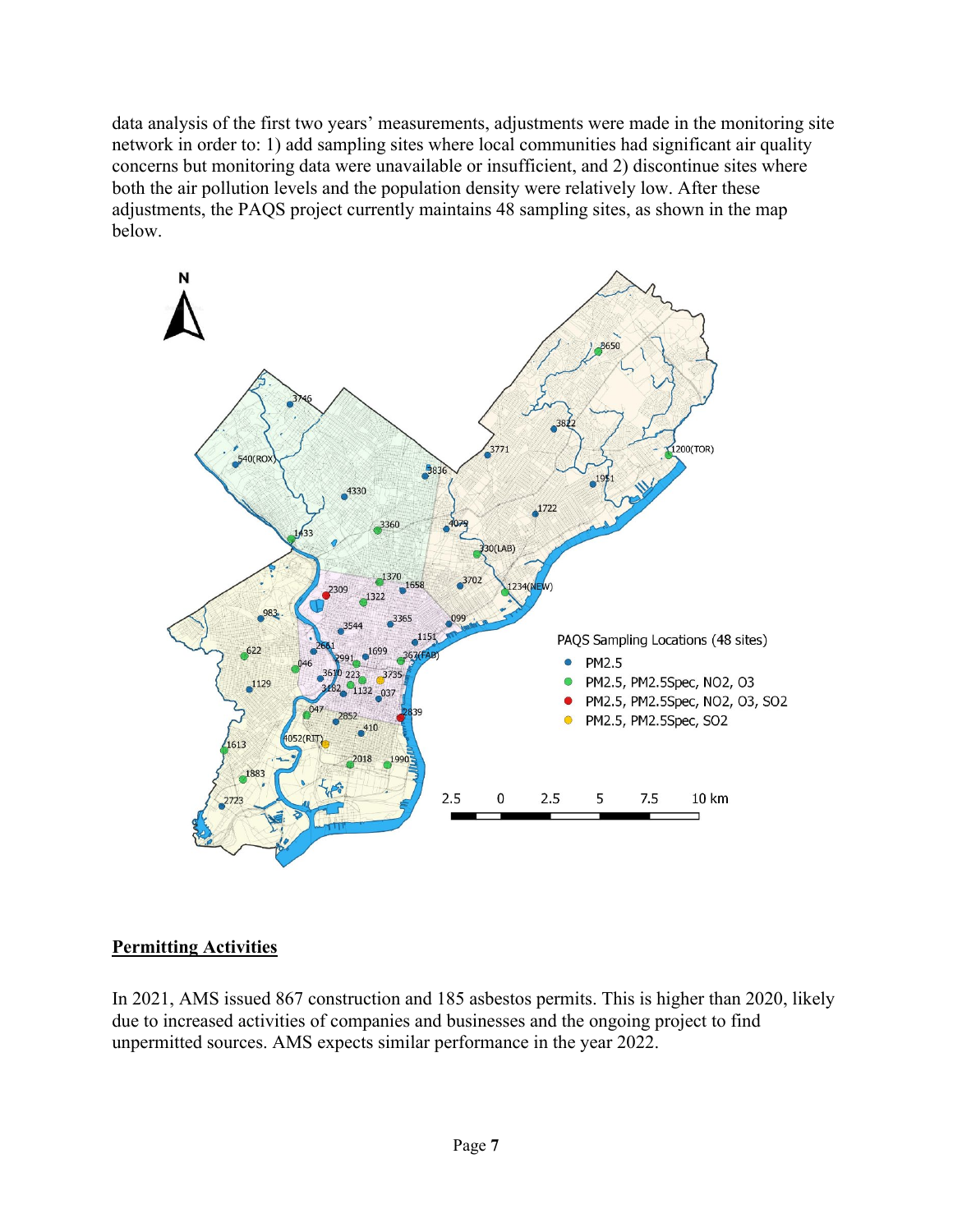The chart below lists the number of construction permits (installation permits, plan approvals, and general permits) to install or modify sources of air pollution and the number of asbestos abatement permits issued from 2011 to 2021.



**Construction and Asbestos Permits**

## **Enforcement Activities**

AMS handles citizen complaints, periodic inspections of regulated facilities, and enforces state, local and federal laws related to air quality in the City of Philadelphia. In 2021, the enforcement of violations continued to be distributed amongst AMS Enforcement Engineers and the Enforcement Specialist. Having additional staff trained in the enforcement process will help improve efficiency of enforcement. On average, violations issued in 2021 are being resolved within our goal of 180 days from the date of issuance. Enforcement is strained due to staff turnovers and orientation needed for new staff. Two inspector supervisors and two inspectors left AMS in 2021. Violations issued prior to 2021 are being addressed on a priority to clear up the backlog.

AMS fully implemented the online cloud based Citizenserve system to monitor and track inspections and enforcement activities for the Asbestos and Facility Compliance & Enforcement units. In 2021, AMS continued to use the enforcement timeline and routing system within Citizenserve to assign and track enforcement activities. In 2022, AMS will continue to make changes to the system to tailor it to specific needs and improve user friendliness.

In 2022, AMS anticipates the number of inspections and number of violations to increase as a direct result of a staff increase of air pollution control inspectors and filling vacant enforcement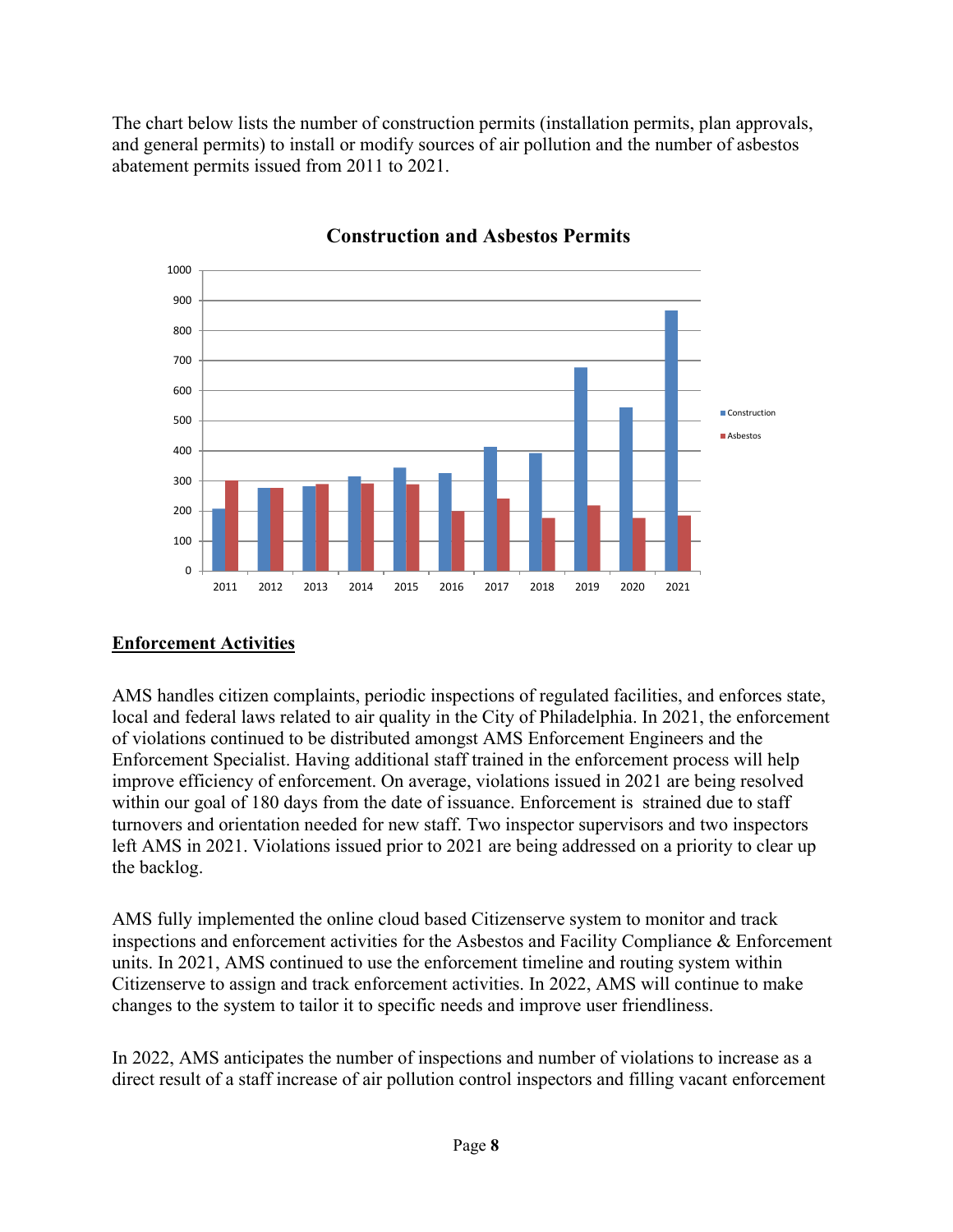engineer positions. The staff increase is needed to inspect new air pollution sources for the dust control and parking garage regulations and to increase inspections of unpermitted facilities.

## **Complaint Response**

AMS responds to complaints from the public regarding various nuisance and air pollution issues, such as noise, vibration, odor, smoke, idling vehicles, dust, asbestos, and carbon monoxide. Below is a summary of recent activities.



**Complaints**

In 2021, there were 267 air complaints, 103 noise complaints, and 57 asbestos complaints,. As illustrated above, asbestos has tended to stay relatively consistent over time. It is anticipated the total number of asbestos complaints received and serviced will remain consistent on an annual basis. Air and Noise complaints tend to be more variable, and depend on weather and other factors like COVID related reduction in business activities. Complaints are sometimes clustered when there is a significant issue in a particular community, and may decline once that problem is resolved. The decrease in noise complaints in 2021 was due to more monitoring and new violations being corrected in a timely manner. When violations are unresolved, AMS would receive multiple complaints until the case is closed.

## **Inspection Activities**

AMS is supported by a team of well-trained engineers and inspectors who enforce state, local and federal laws related to air quality and noise. They respond to citizen complaints and conduct periodic inspections of regulated facilities. When necessary, they issue Notices of Violation (NOVs) when regulation or permit deviations are observed.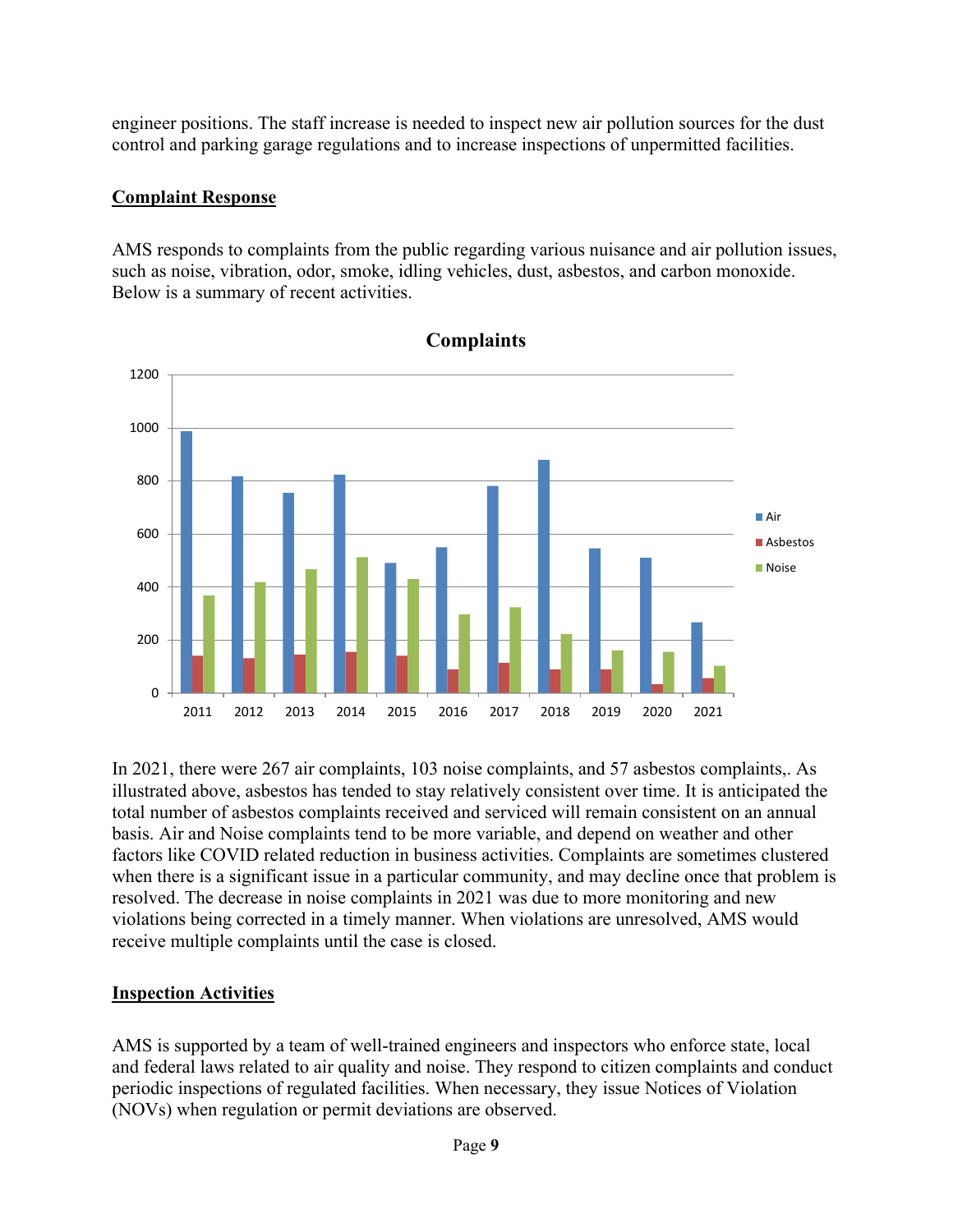In 2021, 1994 air inspections were conducted resulting in 340 air violations, and 231 noise inspections conducted resulting in 54 violations. The number of air inspections should continue to increase in 2022 due to new sources needing permits to comply with the dust control, parking garage regulations and more inspections of unpermitted sources. AMS is planning to hire two more inspectors to address the increased workload. The compliance rate in 2021 for air inspections was 83%, which is the average over the past nine years. The noise compliance rate increased from around 54% to 77% in 2021 even with the amount of noise complaints decreasing probably due to COVID related reduction in business activities. As for noise inspections, the compliance rate is generally lower than air inspections due to the longer time frame to resolve violations, which often involves installing and/or repairing equipment to come into compliance with the restrictions of the Code.



**Percent Compliance**

AMS issued 66 asbestos violations as a result of inspecting 1,629 total projects in 2021. The compliance rate is 97.4 % , which is relatively consistent with previous years in Philadelphia. The increase in the number of asbestos violations issued from 2020 to 2021 is directly attributed to the economy recovering and COVID-19 restrictions receding. The asbestos inspectors continued to inspect properly notified asbestos projects as much as possible in order to bring increased awareness of project compliance oversight. The Asbestos Unit has functioned in much of 2021 with one inspector and one inspector supervisor. A new APC I candidate was retained in 2021 but the unit also lost another inspector to injury for most of the year. For 2022, it is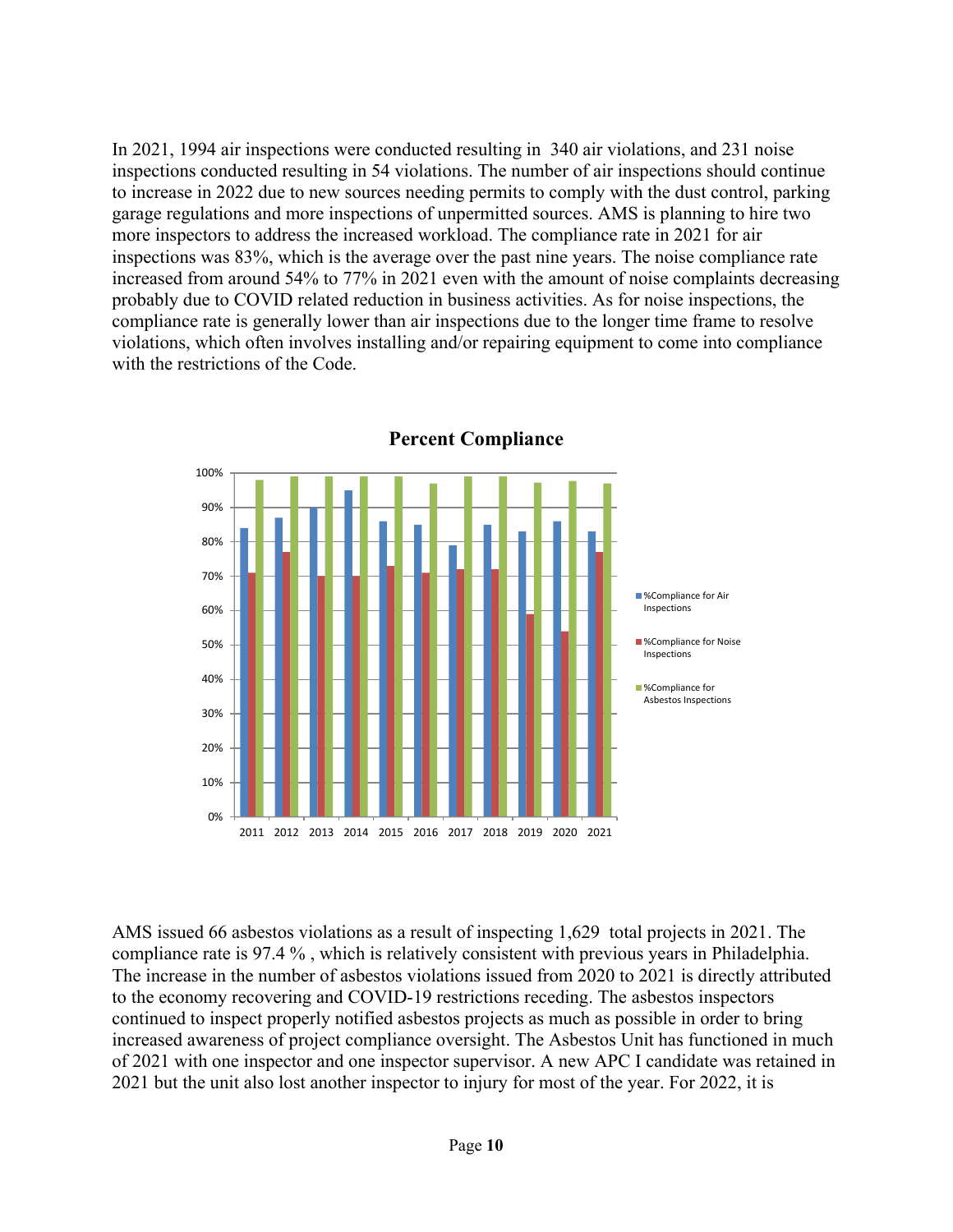anticipated that the total number of asbestos violations resulting from inspections will increase as the economy and staffing recover.



**Title V Facilities with Emissions Related Violations**

A Title V facility is a major source of pollution that is required to have air quality permits to operate under Title V of the 1990 Federal Clean Air Act Amendments. In 2021, AMS issued emission-related violations to eighteen Title V facilities. The variation from year to year is is due to an increase in compliance awareness resulting from thorough inspections.

## **Revenue Generation**

The chart below shows the fees received from construction permits (application fees), operating permits (application and annual administration fees), licenses including asbestos (application and renewal fees), and Title V permits (emission fees) in the years 2010-2021. In 2021, Construction Permit fees totaled \$537,570, higher than 2020 due to economic and business recovery and a similar number is expected in 2022. Asbestos fees from licensing and certifications in CY 2021 was \$168,450.00 and Asbestos Permit Fees was \$549,780. AMS expected a potentially large fee increase in 2021 due to an expected increase in applications and a large increase in plan approval application (a type of construction permit) fees under Pennsylvania regulations in January 2021. Operating permit fees (\$1,168,319) siginificantly increased from the 2020 value. This is due to the higher application and annual fee introduced in 2021. Title V Operating Permit holders also started to pay additional annual fees in 2021. License fees increased a little over 2020, likely due to unpermitted air pollution sources discovered in the past getting a license for the first time. Another factor for the increase in 2021 was due to projects to find more unpermitted sources. It is expected to remain similar in 2022. AMS generated \$477,498 during 2021 from permitting and licensing of unpermitted sources. Title V emission fees in CY 2021 increased to \$433,033.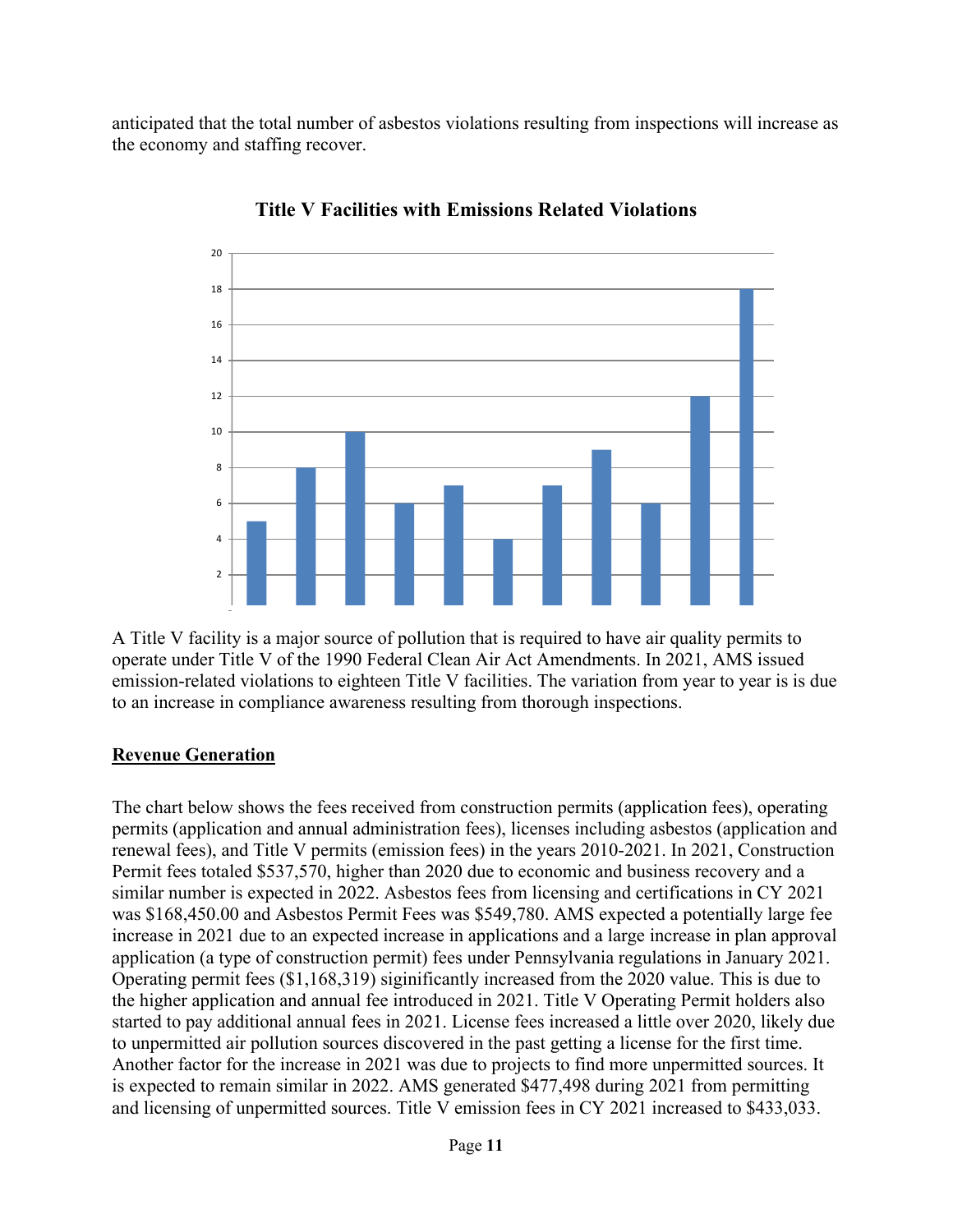This is largely due to PES payment of fees from last year which was held up due to bankruptcy. Without PES, emission fees will be declining in the future.



**Permitting Revenue**

Below is the sum of fines and penalties revenue collected from 2011 to 2021. In 2021, AMS collected \$507,531 in penalties. Asbestos penalty revenue (for CY 2021 - \$44,800.00) has been trending lower and more inline with routine asbestos related violations and fewer NESHAP related violations. Other penalties were higher in 2021 due to the PES Refinery shutdown. The enforcement of violations are currently distributed amongst enforcement engineers and the Asbestos Program Manager.



## **Total Fines and Penalties Revenue**